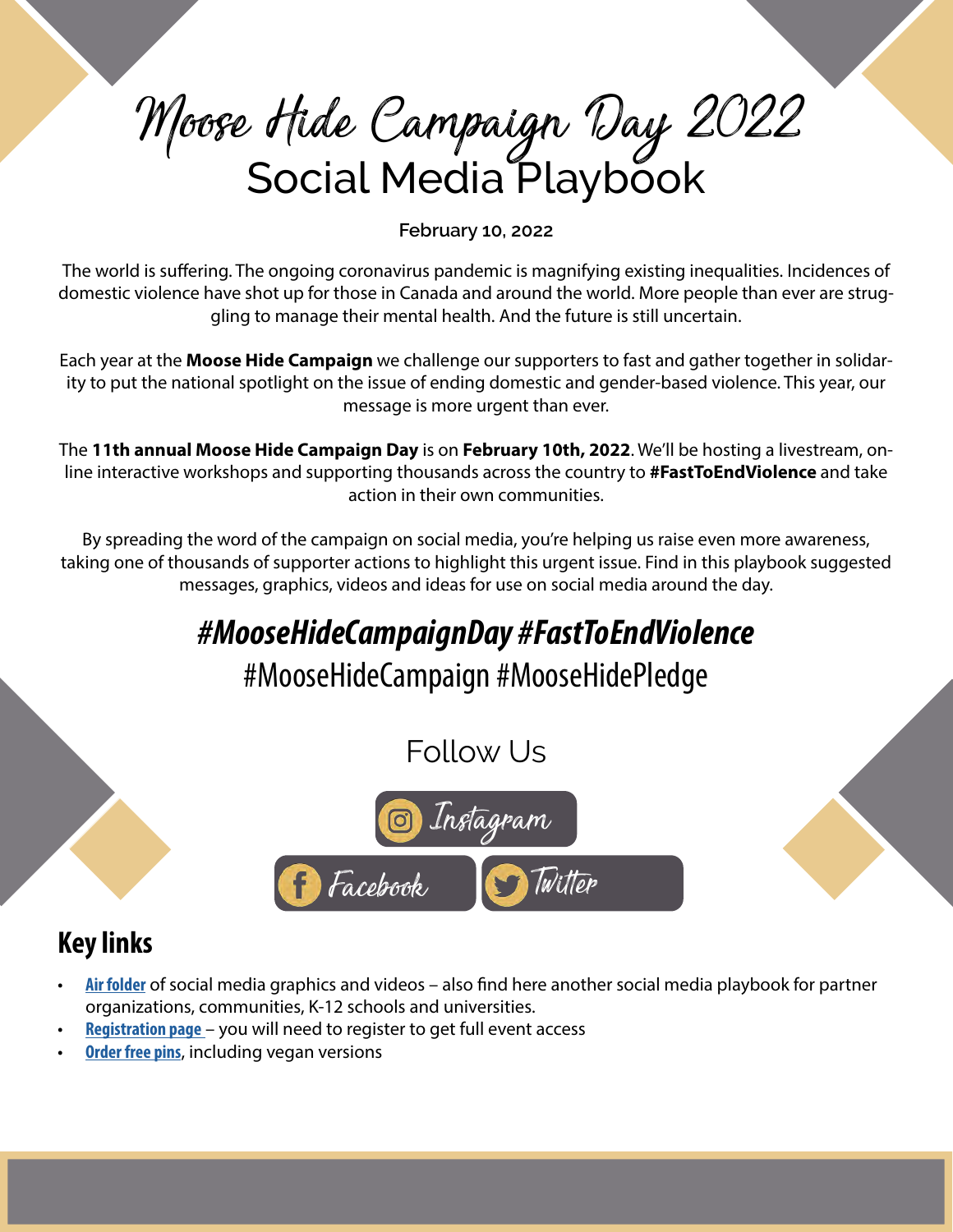Moose Hide Campaign Day 2022

February 10, 2022 - ONLINE AGENDA

| <b>Time (Timezone)</b>                | <b>Activity</b>                                             |
|---------------------------------------|-------------------------------------------------------------|
| 7:14a.m. (Newfoundland Standard Time) | Daybreak Ceremony*                                          |
| 8:30-9:45am (PST)                     | <b>Plenary Livestream</b>                                   |
|                                       | <b>Traditional Welcome and Opening Protocols</b><br>c       |
|                                       | <b>Co-Founders Address from Paul and Raven Lacerte</b><br>о |
|                                       | <b>Keynote Speakers</b>                                     |
| 9:45-10:00am (PST)                    | <b>Wellness Break</b>                                       |
| 10:00-11:30am (PST)                   | <b>Virtual Workshops</b>                                    |
| 11:30am -12:00noon (PST)              | <b>Wellness Break</b>                                       |
| 12:00noon -1:00pm(PST)                | <b>Walk to End Violence Against Women</b>                   |
|                                       | and Children (In-Person in Victoria and                     |
|                                       | livestreamed)                                               |
| 5:27 p.m. $-6:00$ p.m. (PST)          | Fast-Breaking Ceremony*                                     |

*Note: The link to the event microsite will be emailed directly to registrants. The programme is accessible through the microsite and parts of the day will be streamed on social media.*

#### **Pre-event messages**

#### *[Share the video– find it here, or pinned to our](https://www.youtube.com/watch?v=Uc1U0cx7kqM)  [social media pages](https://www.youtube.com/watch?v=Uc1U0cx7kqM)*

I'm joining #MooseHideCampaignDayon February 10th – taking action on this day and every day to see an end to violence towards women and children. Please share. [https://moosehidecampaign.ca/](https://moosehidecampaign.ca/get-involved/moose-hide-campaign-day-2022) [get-involved/moose-hide-campaign](https://moosehidecampaign.ca/get-involved/moose-hide-campaign-day-2022)[day-2022](https://moosehidecampaign.ca/get-involved/moose-hide-campaign-day-2022)





*Share a graphic – find all social media graphics here*

I'm joining **#MooseHideCampaign-Day** – a day to bring awareness to rising levels of domestic violence. Join me for a day of (virtual) gathering, fasting and action against violence.

[Find all Graphics Here](https://air.inc/a/bVbvER0If)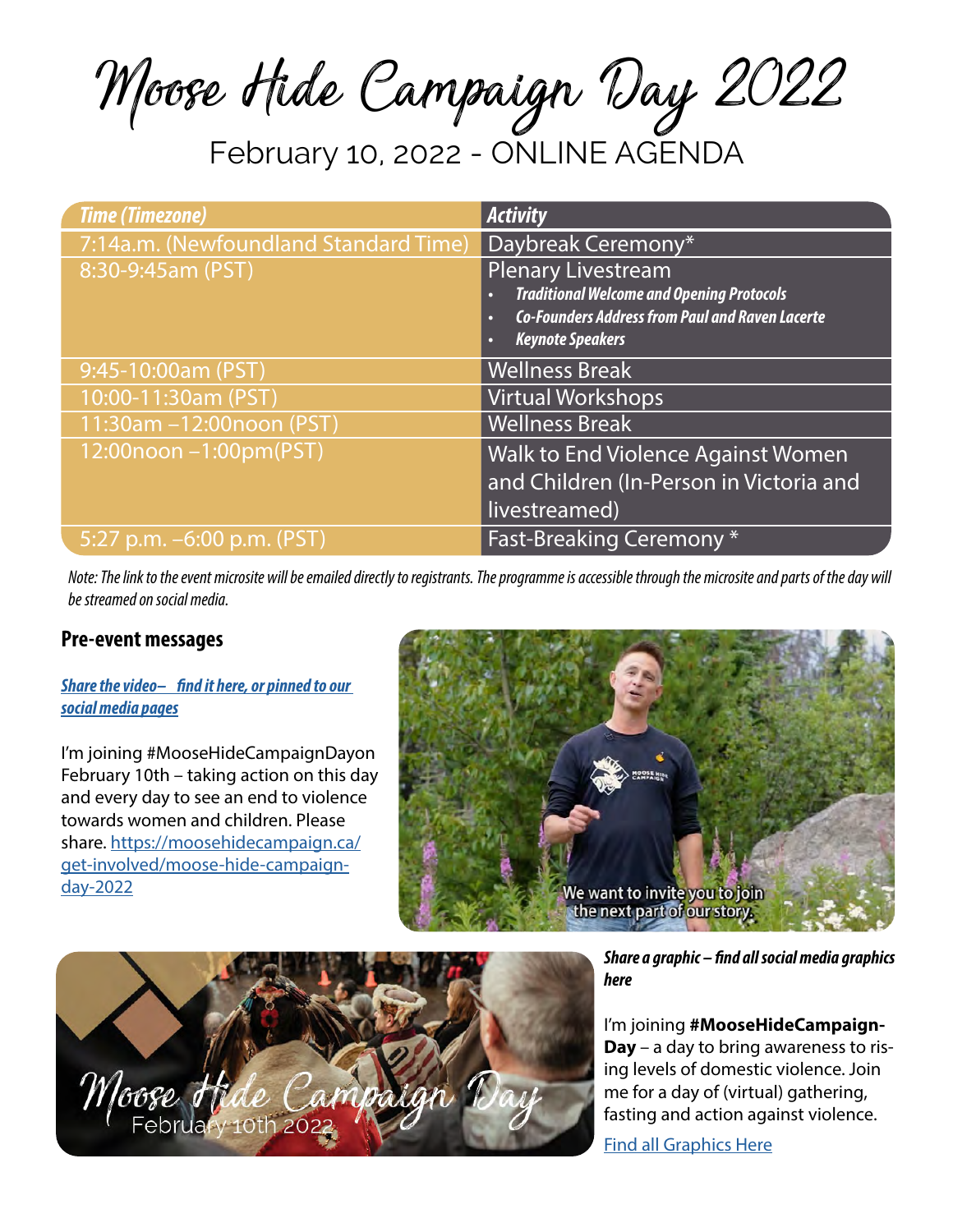

During the first lockdown, domestic violence rose 30% in some regions of Canada. That's why I'm standing with @Moose\_Hide and taking action for #MooseHideCampaignDay Join me: <https://moosehidecampaign.ca/get-involved/moose-hide-campaign-day-2022>

We're in the midst of an unprecedented mental health crisis. We must come together to heal and prevent violence. That's why I'm joining #MooseHideCampaignDay [https://moosehidecampaign.ca/get-involved/](https://moosehidecampaign.ca/get-involved/moose-hide-campaign-day-2022) [moose-hide-campaign-day-2022](https://moosehidecampaign.ca/get-involved/moose-hide-campaign-day-2022)

#### **Share the fast – find fasting graphics here**

I'm taking on the challenge to #FastToEndViolence a one-day fast to show my commitment to ending violence against women and children. Fast with me: [https://](mailto:/get-involved/moose-hide-campaign-day-2022?subject=) [moosehidecampaign.ca/get-involved/moose-hide-cam](mailto:/get-involved/moose-hide-campaign-day-2022?subject=)[paign-day-2022](mailto:/get-involved/moose-hide-campaign-day-2022?subject=)

I'm joining thousands across North America fasting for one day on February 10th – taking a stand against growing levels of domestic violence. **#FastToEndViolence**

I'm fasting on February 10th to humble myself, to heal – and to commit to stand up against violence towards women and children. **#FastToEndViolence**

I'm taking on the challenge to fast for **#MooseHideCampaignDay** because (add reason here). **#FastToEndViolence**. On Moose Hide Campaign Day: February 10, 2022

#### **Share why you wear**

Point to your pin and complete the sentence: "I wear mine…"

We're challenging supporters to share why they wear their moose hide pin. Take a selfie with the pin and post why you wear it and why it matters. Tell us in the text of the post, record a short video or add a written sign to your selfie. Check out our pre-made graphics.

"I wear my moose hide pin as my commitment to stop violence and respect and protect the women and children in my life. I'll wear it proudly on #Moose-HideCampaignDay – and every day."

If you don't have your pin yet, [order it for free here.](mailto:https://moosehidecampaign.ca/get-involved/order-pins-and-cards?subject=)



à la violence

**MOOS**